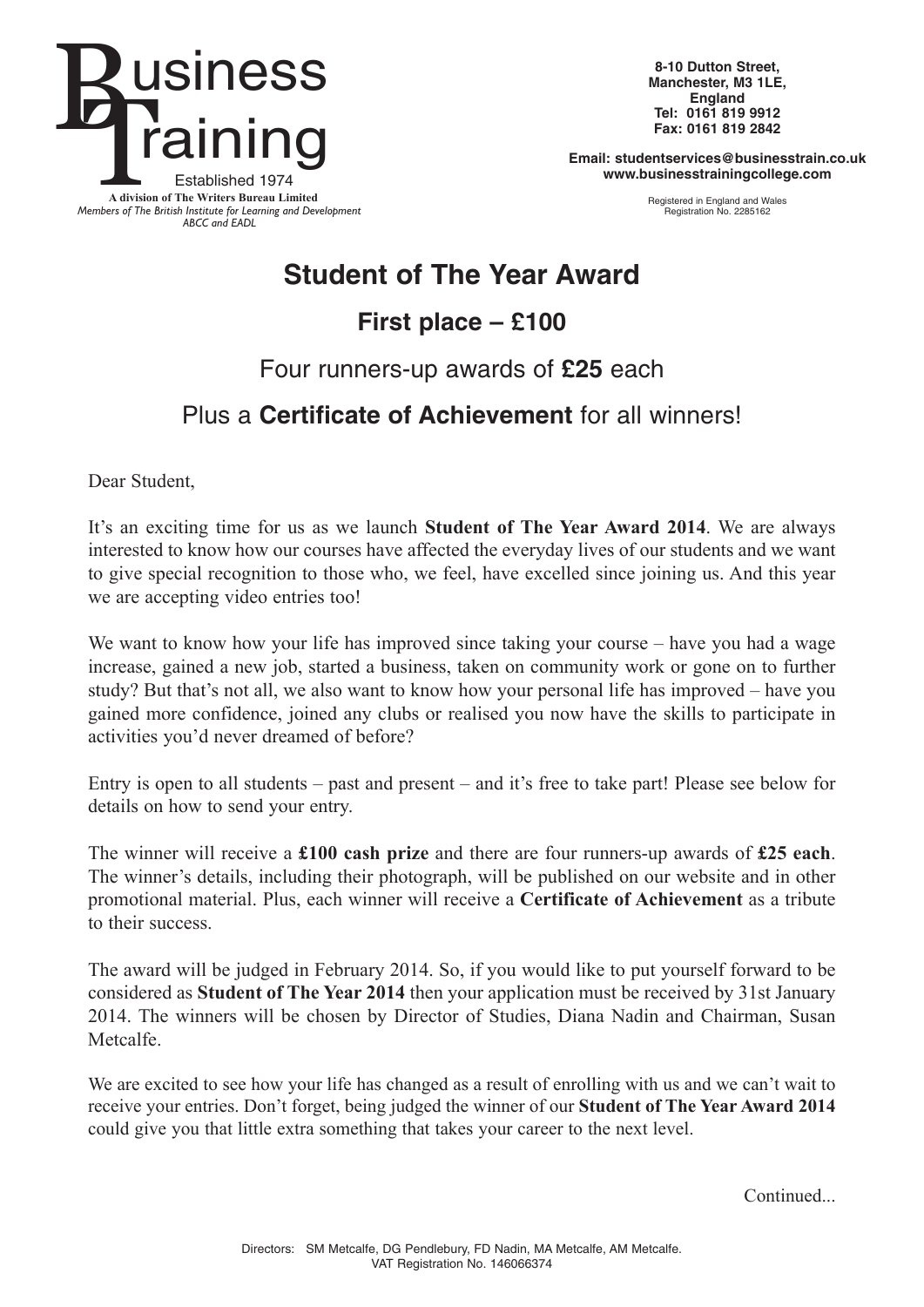#### **How to send a postal entry**

Fill in the application form enclosed with this mailing, attach a recent colour photograph of yourself and send it by post to:

#### **Susan Metcalfe, Chairman, Student of The Year Award, Business Training, Dept SOY13, 8-10 Dutton Street, Manchester, M3 1LE England**

#### **How to send an email entry**

Scan and attach your signed entry form and photograph to an email and send it to: **susanm@businesstrain.co.uk** with '**SOY Entry**' in the subject line. Alternatively, you can put your entry in the body of the email.

#### **How to send a video entry**

To send us a video you should upload your entry, **two minutes maximum**, to YouTube and mark it as unlisted (if you are not sure how to do this there's a handy '*Getting Started – Unlisted Videos*' tutorial in the YouTube Help section). Try to make your video as interesting as possible – you can be as inventive as you like. Once you are happy with your entry and you have uploaded it, we need to know the link. So, send your video link and signed entry form together with a recent colour photograph of yourself, by email to: **susanm@businesstrain.co.uk** with '**SOY Entry**' in the subject line.

I hope you'll take part in this Award and I now look forward to learning about your achivements in the near future.

Yours sincerely,

Motalle

Susan Metcalfe Chairman

*PS To enter for this Award you must send your entry in by 31st January 2014.*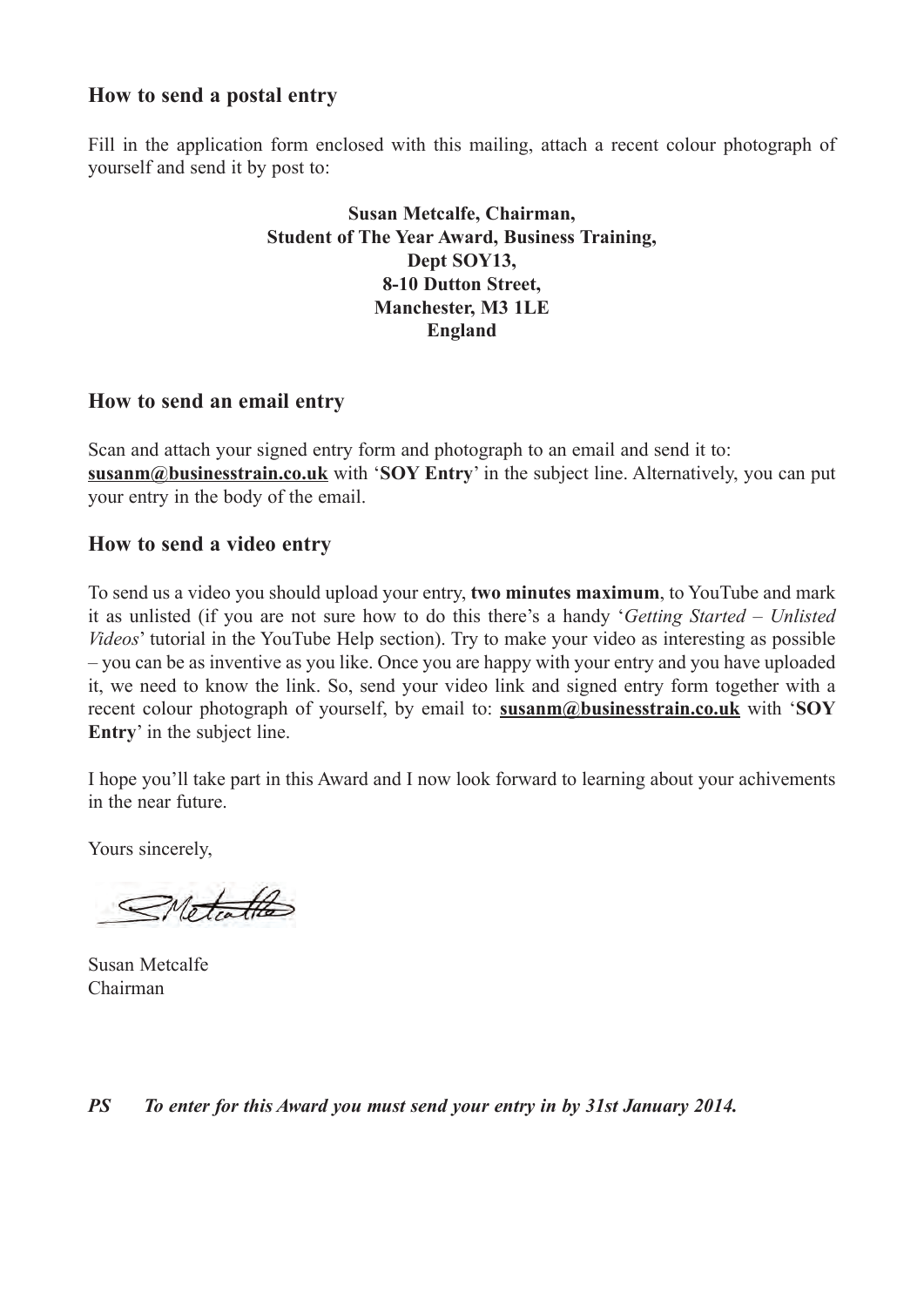# Student of The Year Application Form



Please answer the following sections as fully as you are able but if you don't want to answer any question, just leave it blank. If you need to use another sheet of paper please do so. Once you are happy with your entry send it to us using this address: **Business Training, 8-10 Dutton Street, Manchester, M3 1LE** or by email to susanm@businesstrain.co.uk with 'SOY Entry'in the subject line.

A. Please give details of your position before you joined Business Training.

B. Please give details of any educational or career achievements you've gained since joining us, such as promotions, wage rises, further education courses etc.